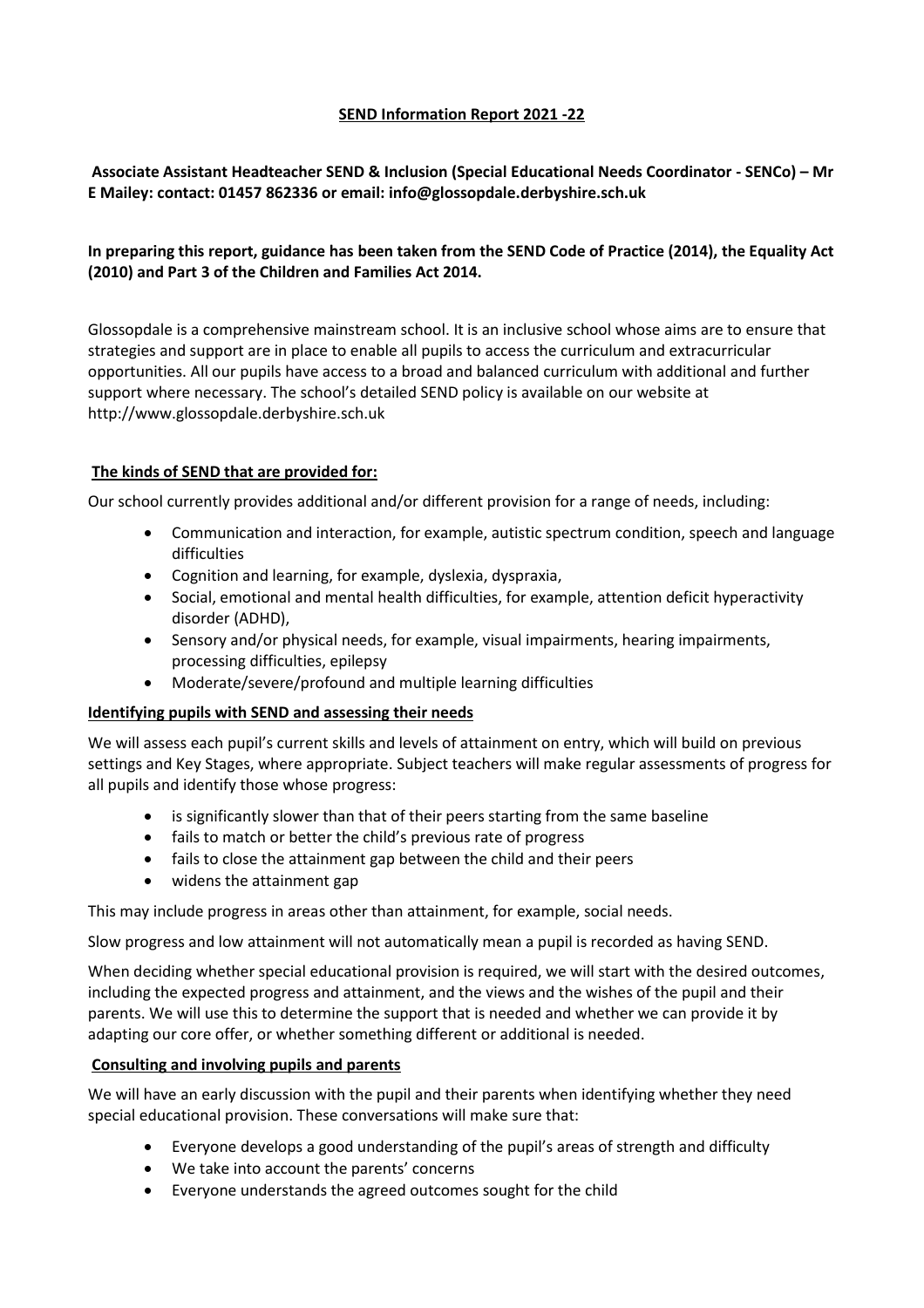Everyone is clear on what the next steps are

We will formally notify parents when it is decided that a pupil will receive SEND support.

### **Assessing and reviewing pupils' progress towards outcomes**

The subject teacher and progress manager will work with the SENCo to carry out an analysis of the pupil's needs. This will draw on:

- the teacher's assessment and experience of the pupil
- their previous progress and attainment and behaviour
- other teachers' assessments, where relevant
- the individual's development in comparison to their peers and national data
- the views and experience of parents
- the pupil's own views
- advice from external support services, if relevant

The assessment will be reviewed regularly.

All teachers and support staff who work with the pupil will be made aware of their needs, and a One Page Profile will be written which will include the primary needs, the provision, and any teaching strategies or approaches that are required. We will regularly review the effectiveness of the support and interventions and their impact on the pupil's progress.

# **Supporting pupils moving between phases and preparing for adulthood**

We will share information with the school, college, or other setting the pupil is moving to. This can be agreed with parents and pupils.

### **KS2 to KS3 (Year 6 to Y7)**

- the Assistant Headteacher, Mrs S Gilbert, Year 7 Year Manager and Year 7 Progress Manager liaise with the feeder primary school
- the SENCo will visit and liaise with the primary SENCo and attend transition meetings where appropriate
- Pupils, both vulnerable and SEND, visit our school and have a number of transition visits if needed
- 2 school induction days are provided in early July for all Y6 pupils. Pupils with SEND are able to have further transition days to ensure that they feel comfortable in their new environment. Parents/carers are invited to to meet key members of the pastoral team and to receive information about the organisation of the school.
- All teachers are provided with information about all new pupils' needs and given strategies to support them
- Depending on the current COVID restrictions it may not be possible to facilitate the transition visits however a virtual transition will be available on the school website. Where the above points are not able to happen in person a virtual meeting will occur.

# **KS4 to KS5 (Year 11 to Post 16)**

SEND pupils from within the school and from other schools in the area are encouraged to apply for suitable courses in the 6th form. Pupils with an EHC plan will receive support commensurate with the requirements of those plans. The pupils will also be assigned a keyworker and various levels of support and intervention will be provided according to individual need.

Pupils will also be assessed for access arrangements by the A Magrath (Specialist Assessor):

- SEND pupils are included in the careers programme and are given interviews, advice and guidance from our career's adviser
- SEND pupils participate in the Work Experience programme in Y10
- SENCo with the agreement of pupil and parents liaise with other Post 16 colleges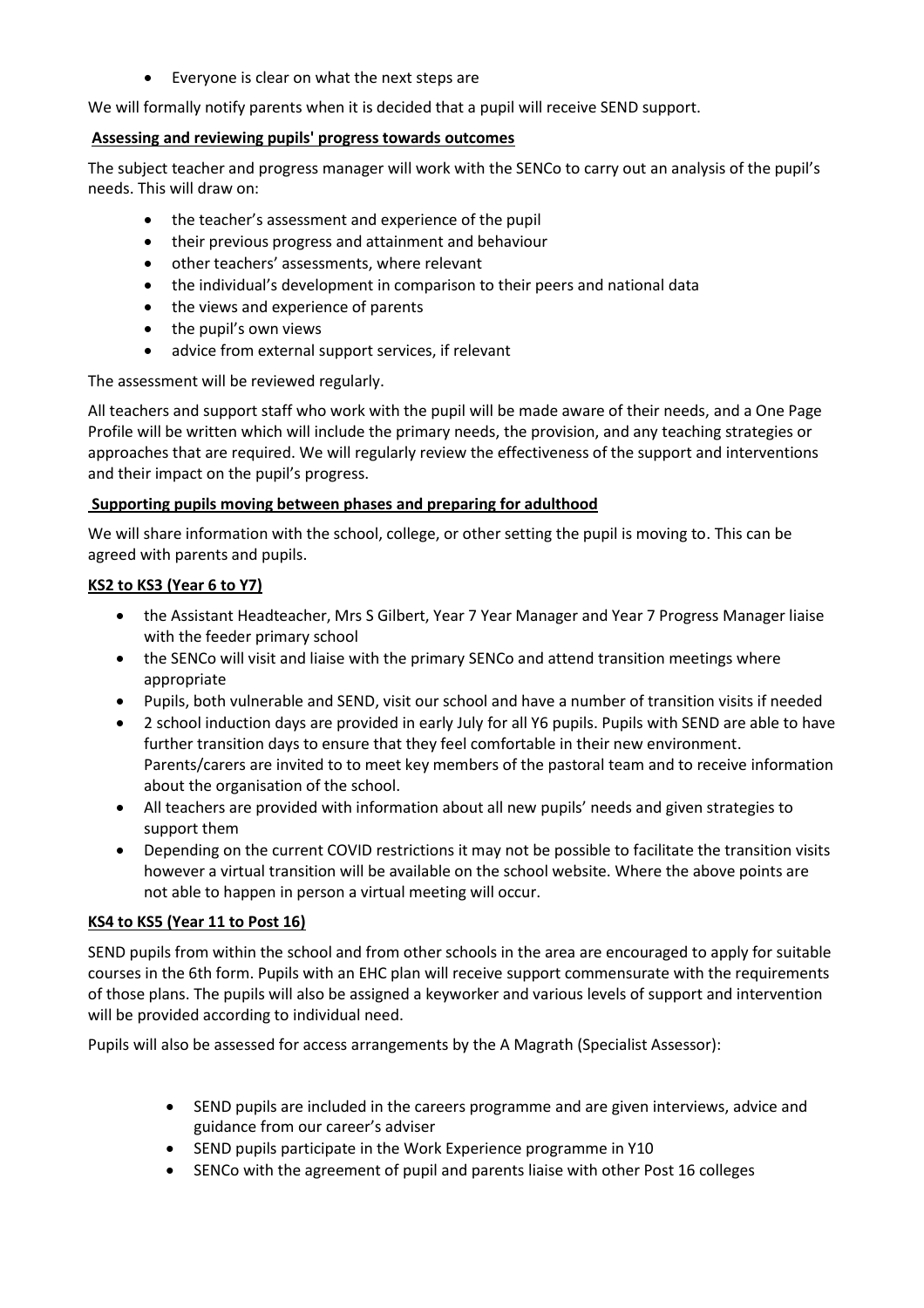Teaching Assistants may accompany some pupils to Post 16 colleges for transition visits. Where in person visits are not permitted (COVID) TA will support SEND visits virtually if possible.

# **Our approach to teaching pupils with SEND**

Teachers are responsible and accountable for the progress and development of all the pupils in their class.

High quality teaching is our first step in responding to pupils who have SEND. This will be adapted for individual pupils.

### **We will also provide the following interventions**:

- Fresh Start a reading programme to improve reading skills,
- Social Use of Language to develop social skills,
- The SMART programme to improve resilience,
- Speech and Language programmes in liaison with the Speech and Language Therapy service
- HFW Vocabulary programme
- Faculty based English and Maths interventions

### **Adaptations to the curriculum and learning environment**

We make the following adaptations to ensure all pupils' needs are met:

- Adapting our curriculum to ensure all pupils are able to access it, for example, by grouping, 1:1 work, teaching style, content of the lesson, etc.
- adapting our resources and staffing
- Using recommended aids, such as laptops, coloured overlays, visual timetables, larger font, etc.
- Adapting our teaching, for example, giving longer processing times, pre-teaching of key vocabulary, reading instructions aloud, etc.

### **Additional support for learning**

We have 12 teaching assistants who are trained to deliver interventions and support pupils in class

Teaching assistants can be required to support pupils on a 1:1 basis depending on need

Teaching assistants will also support pupils in small groups for some areas of the curriculum

Alternative accreditation – a pupil can sometimes be offered alternative accreditation in some subjects to ensure that they achieve relevant outcomes.

### **Expertise and training of staff**

We have one full time SENCO with 20 years' experience in schools as a mainstream teacher and teacher of pupils with SEND.

We also have a team of 12 teaching assistants (7 full time, 5 part time) and a full time Emotional Wellbeing Coordinator/HLTA responsible for SEND and Well-being provision in our Hive centre.

We also have 2 HLTA who work within our Thrive Centre. The Thrive centre provides bespoke and individual pathways of support for students with varying levels of need. Each pathway is designed to reengage and re-focus students to maximise their potential and place each individual in a position where they are able to successfully reintegrate back to a mainstream pathway.

The Maths and English faculties have their own HLTA to support pupils within those subjects

We also have a part time specialist SEND admin assistant

Staff have been trained in:

- Attachment Awareness
- Autism Awareness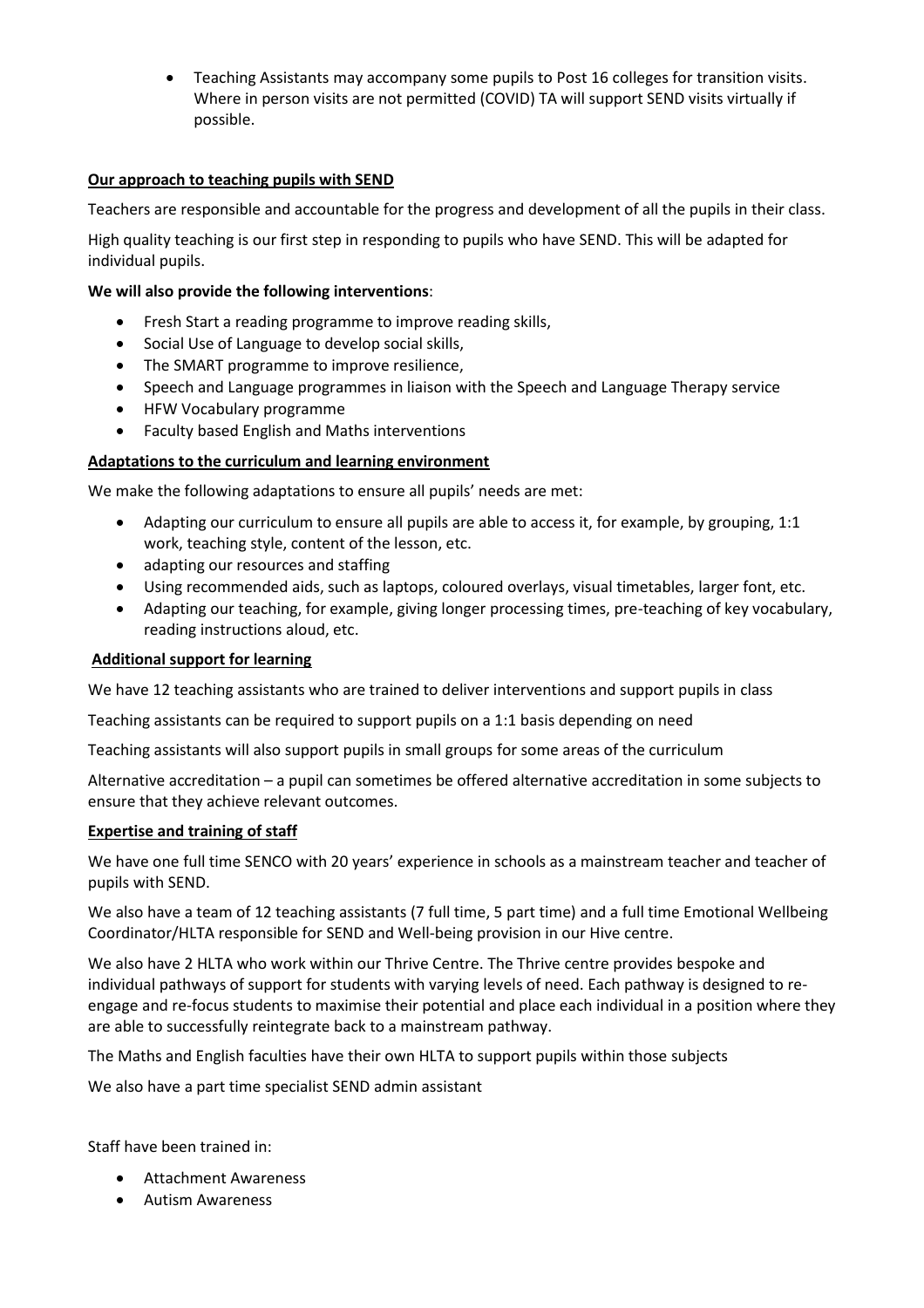- SMART training (mental health programme)
- Provision Map: software programme
- Class Charts: software programme
- Use of SIMS (Management information System for schools)
- EVAC Chair (Fire Evacuation training for disabled pupils)
- Invigilation training for pupils with access arrangements
- Managing Challenging behaviour in the classroom
- First Aid
- Working together in the classroom (teachers and teaching assistants)
- Improving literacy
- Diabetes Awareness

All staff receive training at the start of the year on the needs of new pupils joining the school

All new staff are trained each year on SEND issues and on the work of the Learning Support department.

### **Evaluating the effectiveness of SEN provision**

We evaluate the effectiveness of provision for pupils with SEND by:

- Reviewing pupils' individual progress towards their goals each term
- Reviewing the impact of interventions in accordance with the intervention programme's requirements
- Using pupil questionnaires
- Using parental meetings and questionnaires
- Monitoring by the SENCo
- Holding annual reviews for pupils with EHC plans

# **Enabling pupils with SEND to engage in activities available to those in the school who do not have SEND**

All of our extra-curricular activities and school visits are available to all our pupils. It may be necessary for a teaching assistant to accompany the pupil on an outside trip.

All pupils are encouraged to go on both residential trip(s) in England and abroad. A risk assessment is carried out prior to any off-site activity to ensure everyone's health and safety will not be compromised. This may include specialist advice from the SENCo where relevant.

All pupils are encouraged to take part in sports day/school plays.

No pupil is ever excluded from taking part in these activities because of their SEN or disability. Glossopdale is fully accessible with dedicated disabled parking bays marked clearly in yellow paint and toileting facilities for disabled users. The school has been adapted to ensure access for wheelchair users. We have ramps, lifts and overhead hoists. In addition we have a well-equipped physiotherapy room with an accessible shower. Additional changing facilities are available for PE and Dance lessons.

For pupils with an EHC plan, specialist equipment is provided to ensure they can fully access the curriculum; for other pupils with SEND support, Alphasmart word processors, laptops and Chromebooks are available. Modified/enlarged papers, up to 25% extra time for assessments, readers and scribes etc. are available depending on need, which is assessed on an individual basis.

EVAC chairs are provided for emergency situations where pupils need to get downstairs without use of their wheelchair/crutches.

The school's accessibility plan will be available from the school's website.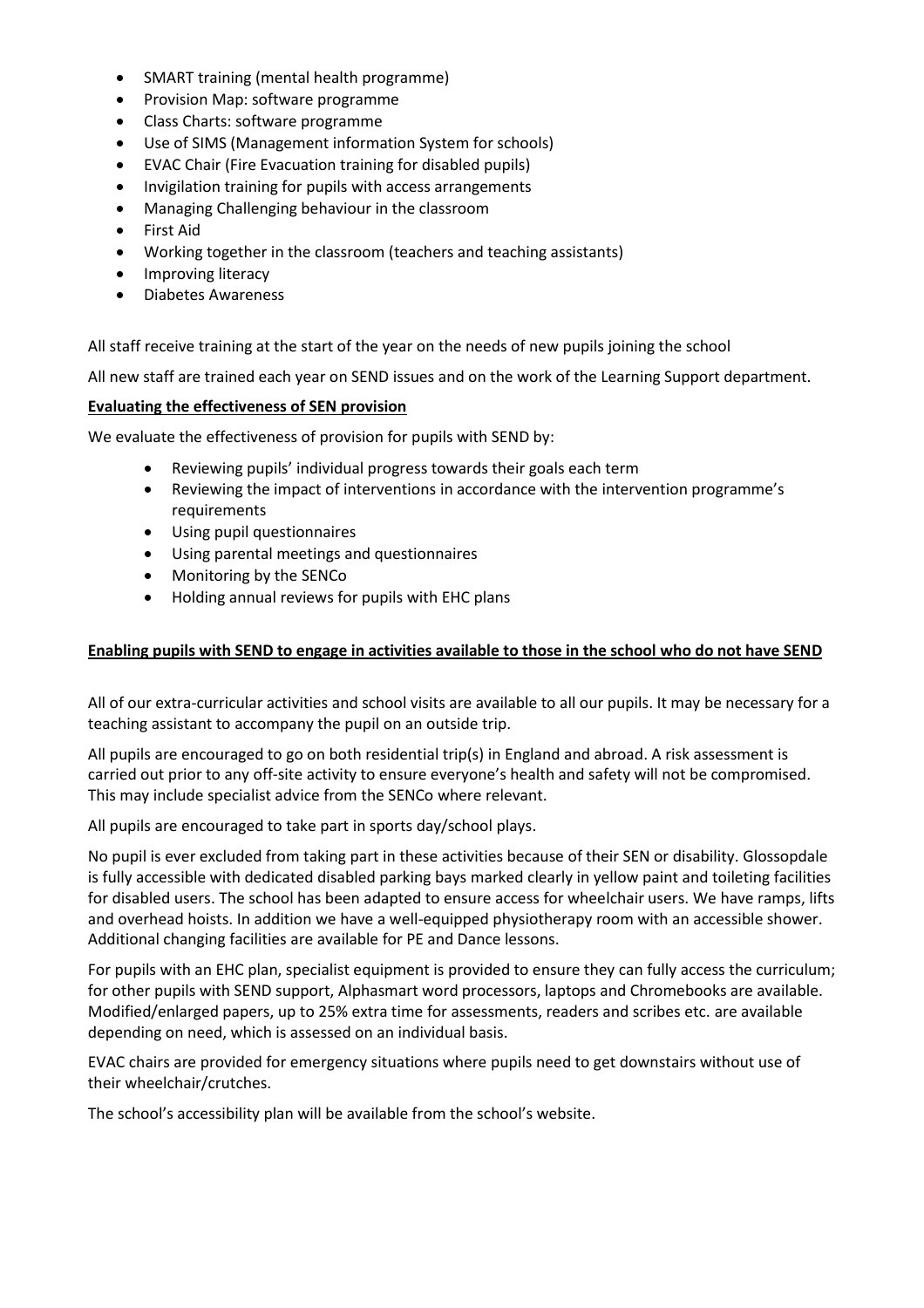# **Admission arrangements**

We welcome all young people at Glossopdale and make appropriate adjustments for disabled pupils who apply to come here. SEN and disability are never used as a reason to refuse admission. Pupils with SEN who are on SEN Support, and do not have an EHC plan, go through the normal annual admissions process. Pupils with EHCPs who are not admitted through the admissions arrangements are placed in schools through the EHCP process.

# **Support for improving emotional and social development**

Glossopdale has a Year Manager assigned to each year group who provides pastoral support for the pupils in their year group. Pupils with an EHC plan may also be assigned a key worker from the Learning Support Team. Some pupils identified as SEN Support may also have a key worker who will liaise with home as well as support the pupil in school. In liaison with parents/carers, pupils may receive additional support from the Emotional Wellbeing coordinator in the 'Hive'. In addition the on-site Family Support workers can deliver support for pupils and their families.

The Learning Support Bases have common rooms for lunchtime and break time activities. We also have support from trained counsellors on site and referrals can be made through Year Managers/the SENCo or the Assistant Headteacher, Miss M Skillings. We work closely with the Healthy Young Minds Service and other mental health services in the area. Other agencies include School Health, the Educational Psychology Service (EPS), Healthy Young Minds (HYM), the Integrated Pathways Team (IPT), DCC Behaviour Support and KS3/4 Pupil Referral Units. The SENCo liaises with other staff and teams to arrange referrals to these agencies. Support is also available from the Learning Support Team for areas of emotional difficulties such as specified social skills; friendships and relationships, anger management, loss and change and selforganization. Pupils who struggle with social situations can be provided with a quiet space to go during lunchtimes, break times and before school, where they are supported by TAs to manage unstructured social time. We have an HLTA who specifically works with pupils who struggle with anxiety and may need "Time Out" or other additional support.

Support for pupils with emotional needs including challenging behaviour may take the form of behaviour modification strategies, anger management programmes, counselling, mentoring, social skills programmes, family support or a range of therapies, depending on the needs of the individual pupil.

### **Bullying and SEND**

We deal robustly with any instances of bullying. We recognise the importance of gathering and analysing data in order to monitor the incidence of any bullying and evaluate the effectiveness of preventative action and responsive approaches. The Assistant Headteacher (Behaviour, Attendance and Safeguarding) will monitor the number, type and results of incident, in liaison with Year Managers, and can be consulted for advice. Incidents of bullying will be recorded on Incident Forms and entered into SIMS in accordance with the Derbyshire County Council procedures for collecting information regarding bullying. Incident forms will be processed as per our Racist Incidents procedures. Any concerns about bullying will be immediately responded to by tutors, Year Managers, SENCo or the Assistant Head teacher (Behaviour, Attendance and Safeguarding).

### **Working with other agencies**

### **Outside Agencies**

We work with the following agencies to provide support for pupils with SEND:

- Service for the Hearing impaired
- Service for Visually Impaired
- Service for the Physically Impaired
- Speech and Language Therapy
- Autism outreach for pupils diagnosed with Autistic Spectrum Condition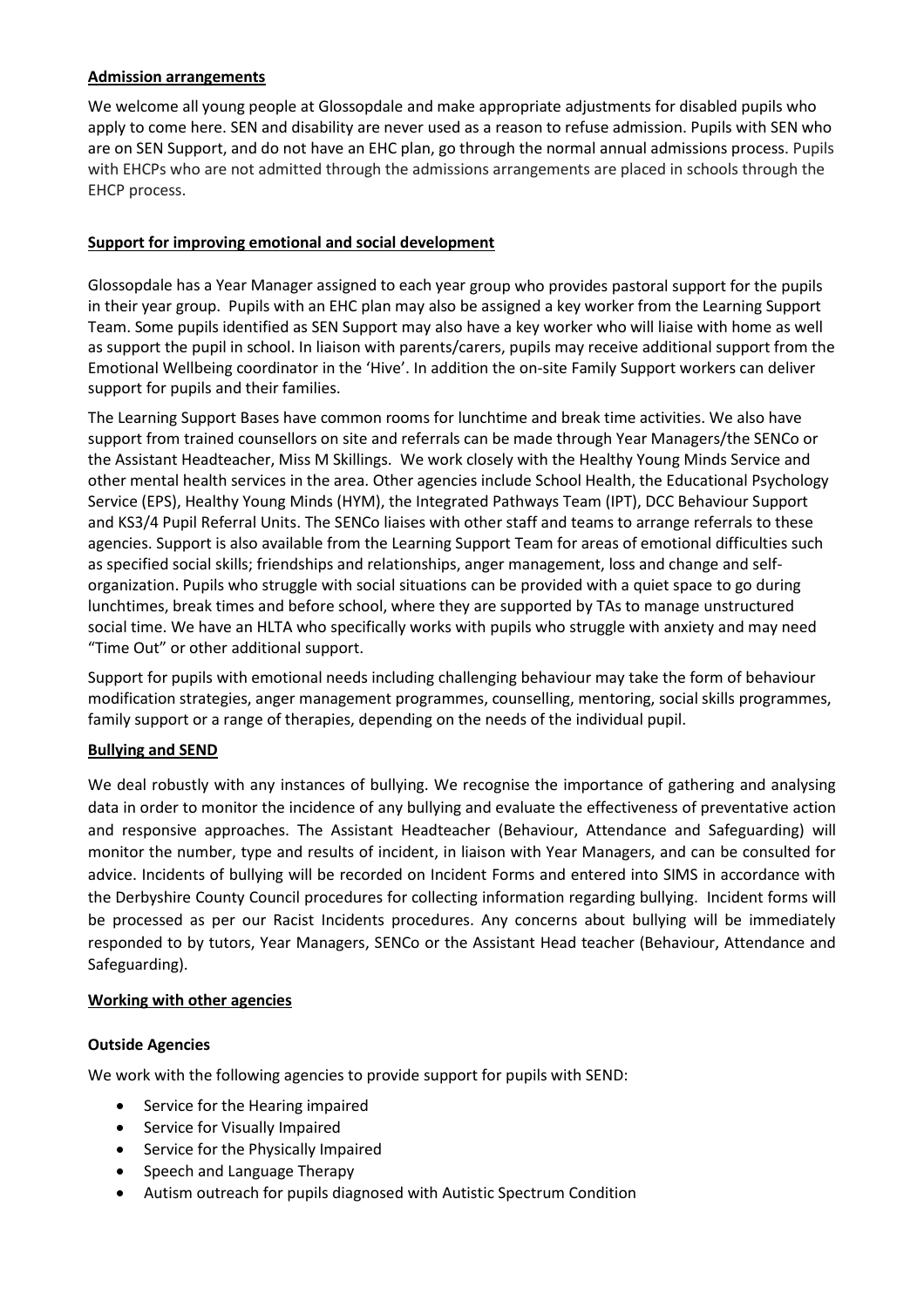- LA's Behaviour Support Team
- The Virtual School for Children in Care
- Educational Psychology
- Multi Agency Team and Social Care
- Healthy Young Minds
- School Health
- Integrated Pathways Team (IPT)
- KS3/4 Pupil Referral Units

### **Complaints about SEND provision**

Complaints about SEND provision in our school should be made to the pupil's Progress Manager/ SENCo/ Assistant Headteacher, Miss M Skillings in the first instance. They will then be referred to the school's complaints policy.

The parents of pupils with disabilities have the right to make disability discrimination claims to the first-tier SEND tribunal if they believe that our school has discriminated against their children. They can make a claim about alleged discrimination regarding:

Exclusions

Provision of education and associated services

Making reasonable adjustments, including the provision of auxiliary aids and services

#### **Contact details of support services for parents of pupils with SEND:**

The **[support service for children who are deaf and hearing impaired \(SSD and HI\)](https://www.derbyshire.gov.uk/education/schools/special-educational-needs/support/deaf-hearing-impaired/sensory-and-physical-support-service-for-children-and-young-people-who-are-deaf-or-hearing-impaired.aspx)** work with children and young people and their families offering information and support from the point of diagnosis of hearing loss to leaving school or college.

The **[support service for children with physical impairments \(SSPI\)](https://www.derbyshire.gov.uk/education/schools/special-educational-needs/support/physical-impairment/sensory-and-physical-support-service-for-children-and-young-people-with-physical-impairments.aspx)** offers educational guidance and support to children and young people (0 to 19 years of age) who have a physical impairment and/or a significant medical need.

The **[support service for children with visual impairment \(SSVI\)](https://www.derbyshire.gov.uk/education/schools/special-educational-needs/support/visual-impairment/sensory-and-physical-support-service-for-children-and-young-people-with-visual-impairments.aspx)** work with children and young people, and their families, offering information and support where visual difficulties may impede learning and/or development.

The county behaviour support service support schools to improve pupil behaviour and reduce exclusions, to support the **[re-integration of excluded pupils](https://www.derbyshire.gov.uk/education/schools/attendance-behaviour-welfare/support/multi-agency-support-team/inclusion-pathways-team.aspx)** and to provide or secure the best possible education for pupils who are unable to attend school as a result of their behaviour.

The local inclusion officer service (LIO) supports inclusion in schools and settings for children and young people with special educational needs.

**Contact email:** [sen.admin@derbyshire.gov.uk](mailto:sen.admin@derbyshire.gov.uk) **or**

**Special Needs Section Children and Younger Adults County Hall Matlock Derbyshire DE4 3AG**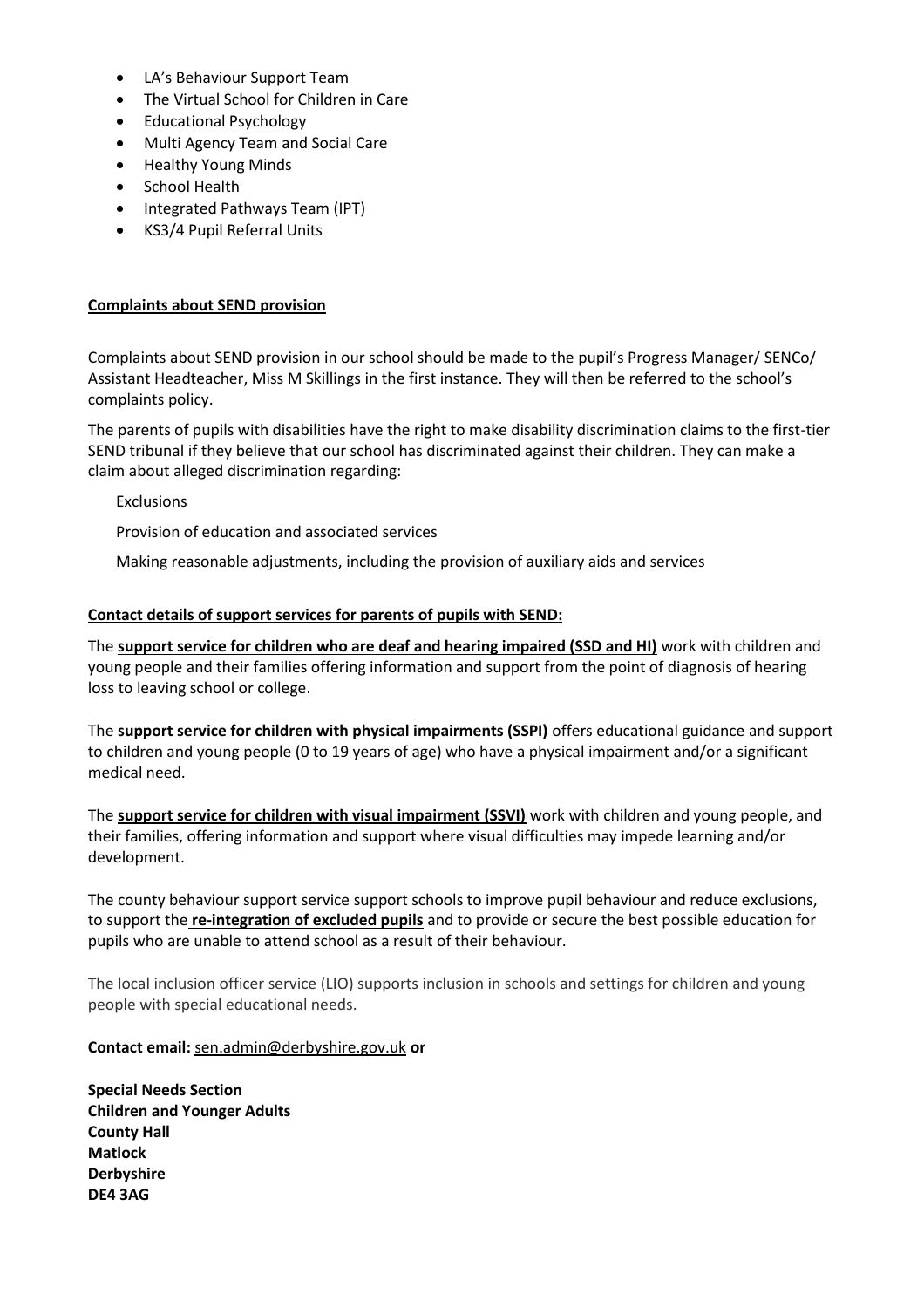The Derbyshire Information, Advice and Support Service for SEND is an impartial service offering support for parents and carers of children with special needs and at risk of exclusion. They can be contacted on: Email: [ias.service@derbyshire.gov.uk](mailto:ias.service@derbyshire.gov.uk) Telephone: 01629 533660

Write to: Derbyshire Information Advice and Support Service for SEND Chatsworth Hall Block C Matlock DE4 3FW

# **Managing the administration of medicines**

Medicines for students are managed Student Services. If a student requires medicine during the school day, the following procedures must be followed:

- All medicines must be given in person to Student Services by a parent/carer
- The student's name and date of birth are recorded alongside the date, time, name of medicine, and dosage
- Depending on how the medicine needs to be stored, it will be kept in either a locked cupboard or a fridge in the Student Services Room
- To take their medicine, the student must go the Student Services room
- Each time the medicine is administered, the time, date and dosage is recorded
- Some students will have an Individual Health Care Plan.

### **Pupils with medical conditions**

The Children and Families Act 2014 places a duty on maintained schools to make arrangements to support students with medical conditions. Individual healthcare plans specify the type and level of support required to meet the medical needs of students. Where children and young people also have SEN, there is a healthcare plan in place. Glossopdale is compliant with statutory guidance 'Supporting pupils at school with medical conditions' and has a medical needs register which is shared with relevant staff.

If a pupil is unwell during the school day, then they will be sent to the Student Services room. If the pupil is too ill to stay at school, their parent/carer will be contacted and asked to make arrangements for collecting them as soon as possible. In a medical emergency, appropriate emergency procedures will be followed. All pupils who have severe allergies or other significant health/medical needs are flagged-up to all staff throughout the school year.

### **Contact details for raising concerns at school:**

The first point of contact is your child's YearManager or Progress Manager depending on the nature of the concern. If after those discussions it is considered necessary, a referral to the SENCo: Mr E Mailey or Deputy Head teachers: Mrs Kate Smith or Mr Peter Clark will be made. The governing body also has an independent complaints procedure for serious issues. The school Governor link for SEND is Jon Mason

### **The local authority local offer**

The SEND Local Offer which gives details of all available services for young people and families in Derbyshire can be found at: [http://localoffer.derbyshire.gov.uk](http://localoffer.derbyshire.gov.uk/)